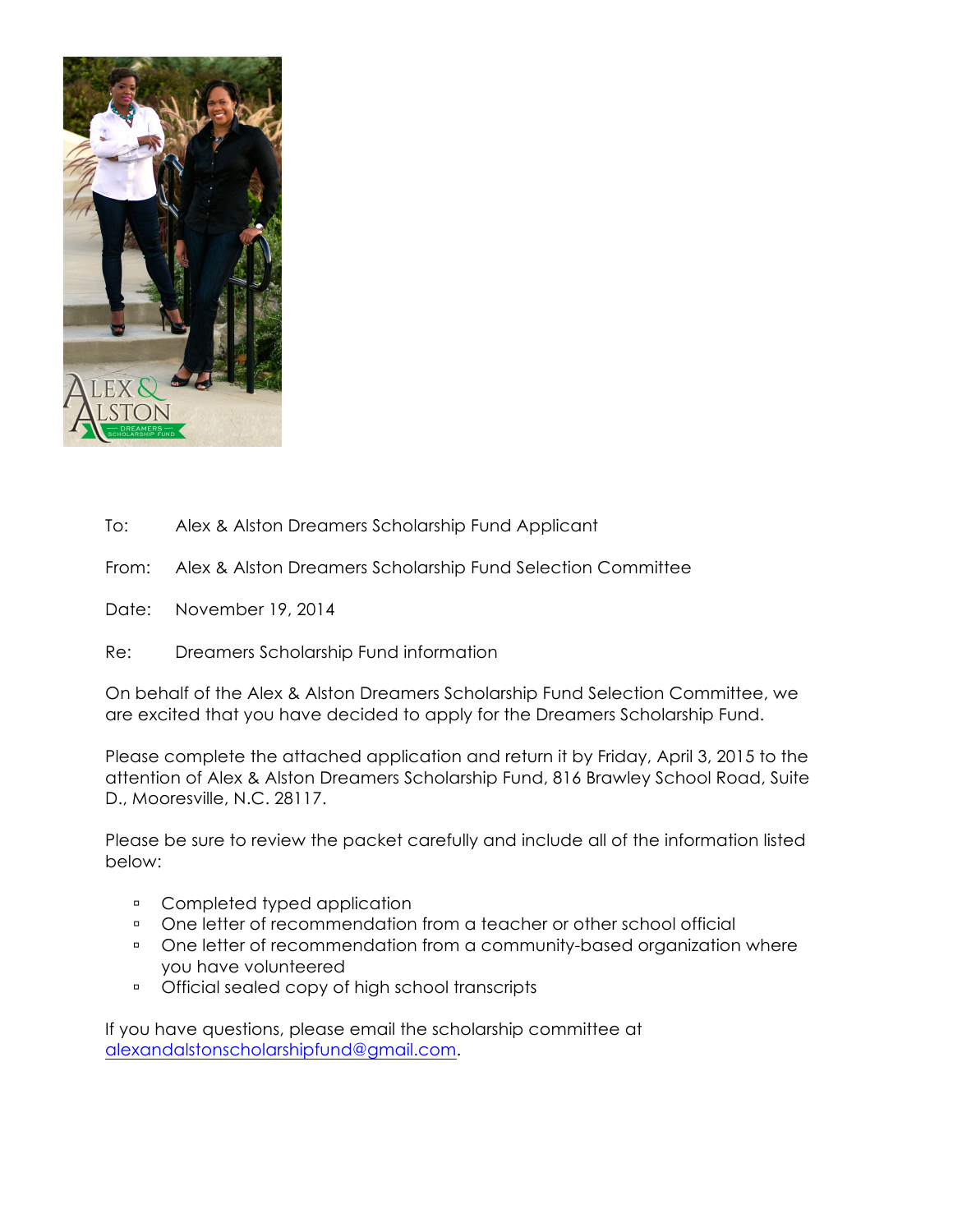

# **2015 Alex & Alston Dreamers Scholarship Fund**

Submission Deadline: Friday, *April 3, 2015* **CLICK ON THE FIELD TO ENTER YOUR INFORMATION**

**PLEASE NOTE:** The Alex & Alston Dreamers Scholarship Fund Committee will only consider applicants who: (1) Have submitted a typed and completed application packet; (2) Seniors that will be enrolled at a four-year college or university during the 2015-2016 academic year; (3) Seniors with a cumulative grade point average of 3.0 or higher; (4) Seniors that will be graduating from a high school in Iredell, Cabarrus or Mecklenburg counties. All applications will be scored and judge by an independent reviewing committee. Founders Alexandria E. Ferguson or Tracy Alston will not be judging applications.

#### **Applicant's Information**

| Mailing Address: <u>Committee and Committee and Committee and Committee and Committee and Committee and Committee</u> |  |
|-----------------------------------------------------------------------------------------------------------------------|--|
|                                                                                                                       |  |
|                                                                                                                       |  |
|                                                                                                                       |  |
|                                                                                                                       |  |
|                                                                                                                       |  |
|                                                                                                                       |  |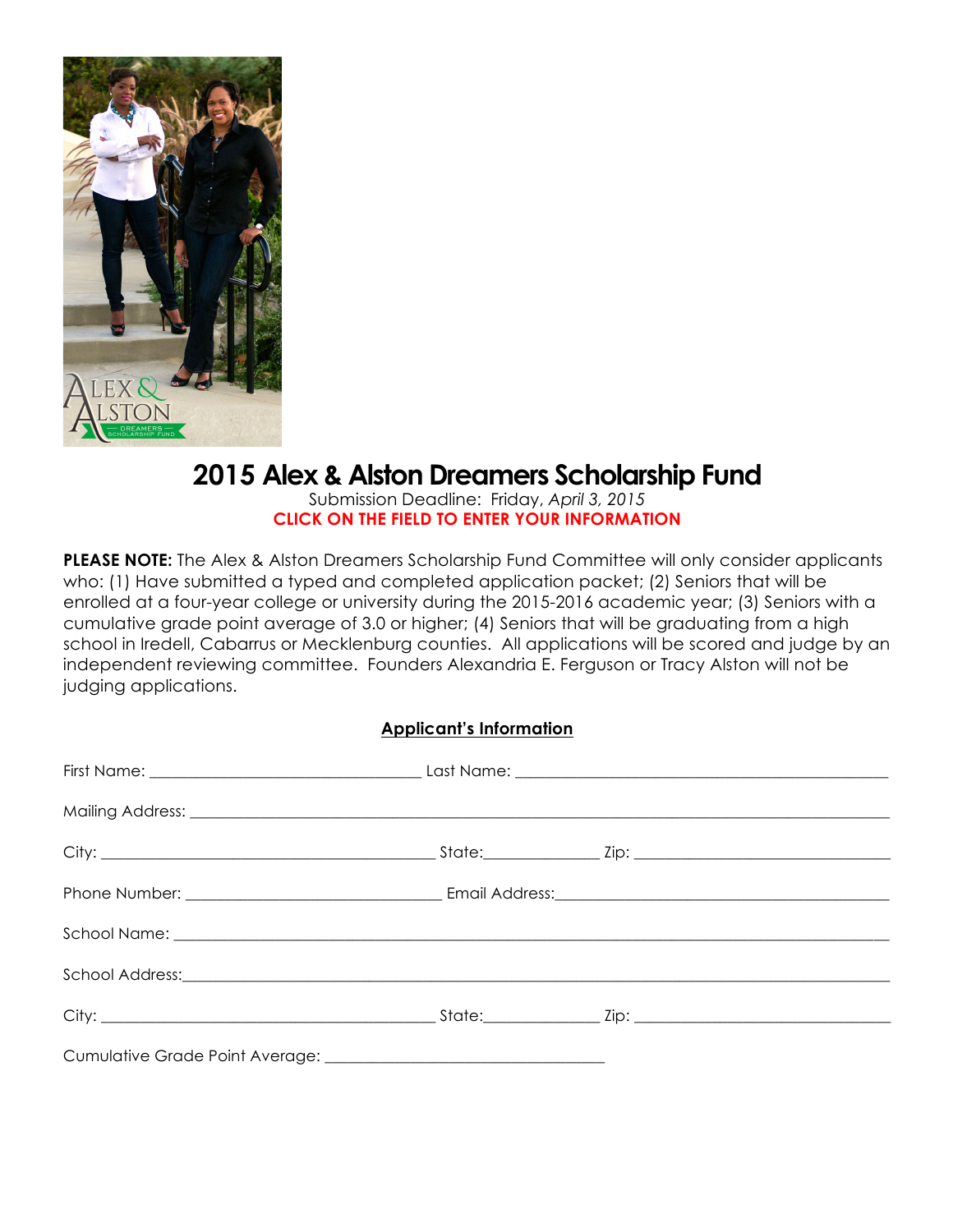

| <b>Applicant's Social Media</b> |  |  |  |  |  |  |
|---------------------------------|--|--|--|--|--|--|
|                                 |  |  |  |  |  |  |
|                                 |  |  |  |  |  |  |
| <b>Guardian's Information</b>   |  |  |  |  |  |  |
|                                 |  |  |  |  |  |  |
|                                 |  |  |  |  |  |  |
|                                 |  |  |  |  |  |  |
|                                 |  |  |  |  |  |  |
|                                 |  |  |  |  |  |  |
|                                 |  |  |  |  |  |  |
|                                 |  |  |  |  |  |  |
|                                 |  |  |  |  |  |  |
|                                 |  |  |  |  |  |  |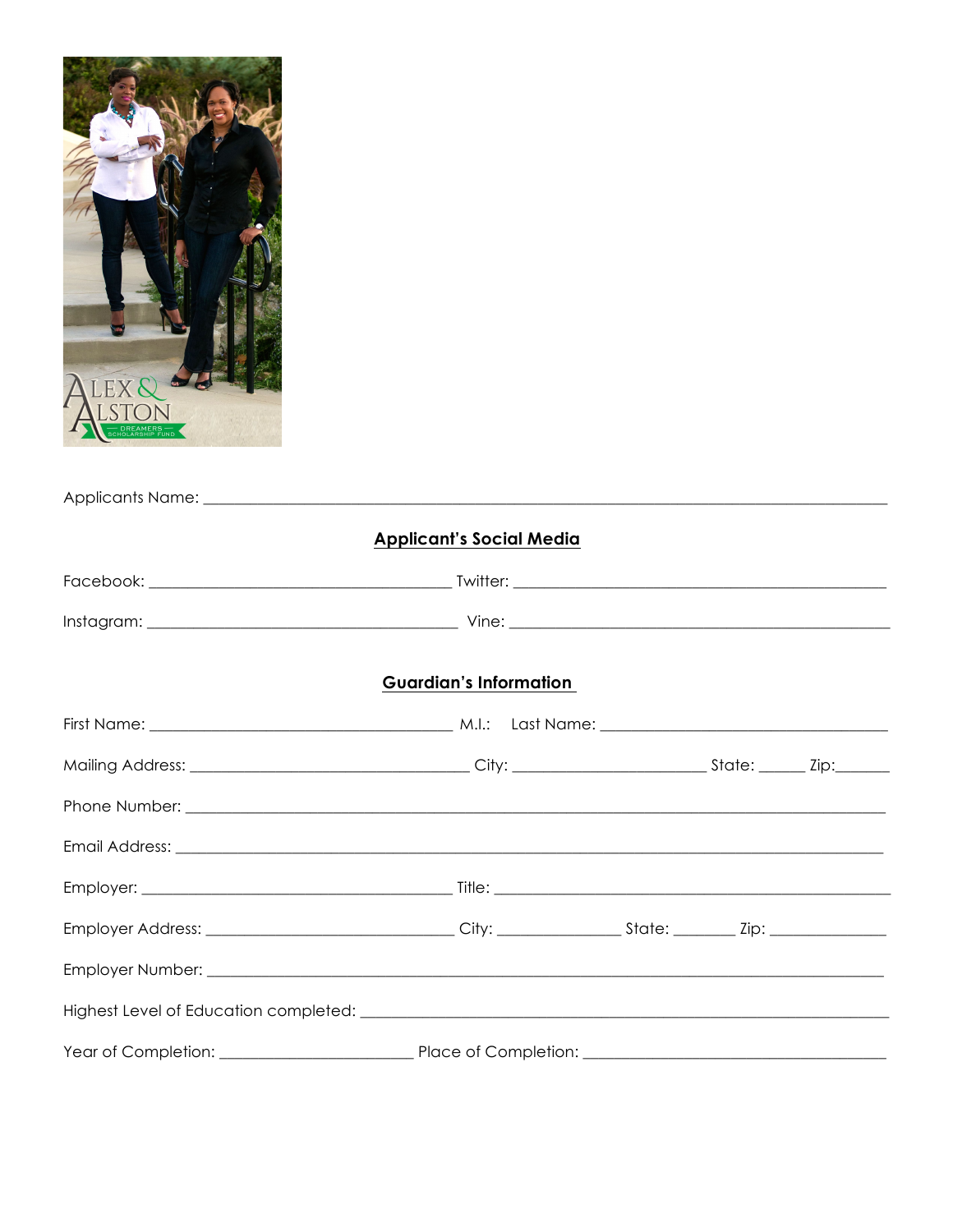

Applicant's Name: \_\_\_\_\_\_\_\_\_\_\_\_\_\_\_\_\_\_\_\_\_\_\_\_\_\_\_\_\_\_\_\_\_\_\_\_\_\_\_\_\_\_\_\_\_\_\_\_\_\_\_\_\_\_\_\_\_\_\_\_\_\_\_\_\_\_\_\_\_\_\_\_\_\_\_\_\_\_\_\_\_\_\_\_\_\_\_

#### **Applicant's Response Questions**

*Please answer the following questions. Answers should be a maximum of 400 words.*

1. Explain ways that you have been involved in your community and how it has impacted you.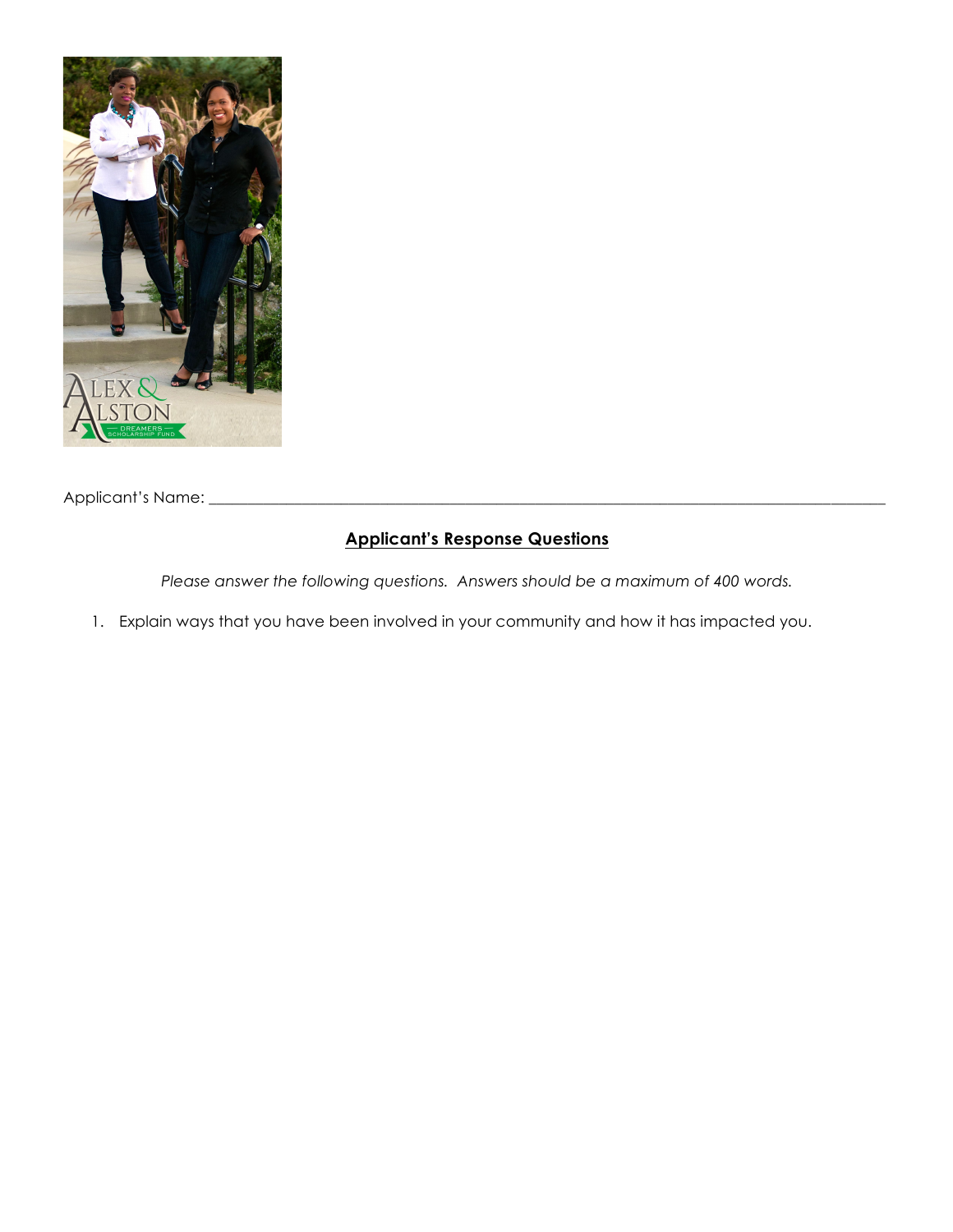

Applicant's Name: \_\_\_\_\_\_\_\_\_\_\_\_\_\_\_\_\_\_\_\_\_\_\_\_\_\_\_\_\_\_\_\_\_\_\_\_\_\_\_\_\_\_\_\_\_\_\_\_\_\_\_\_\_\_\_\_\_\_\_\_\_\_\_\_\_\_\_\_\_\_\_\_\_\_\_\_\_\_\_\_\_\_\_\_\_\_\_

2. Describe something you have done in the past year that has made a difference in your community.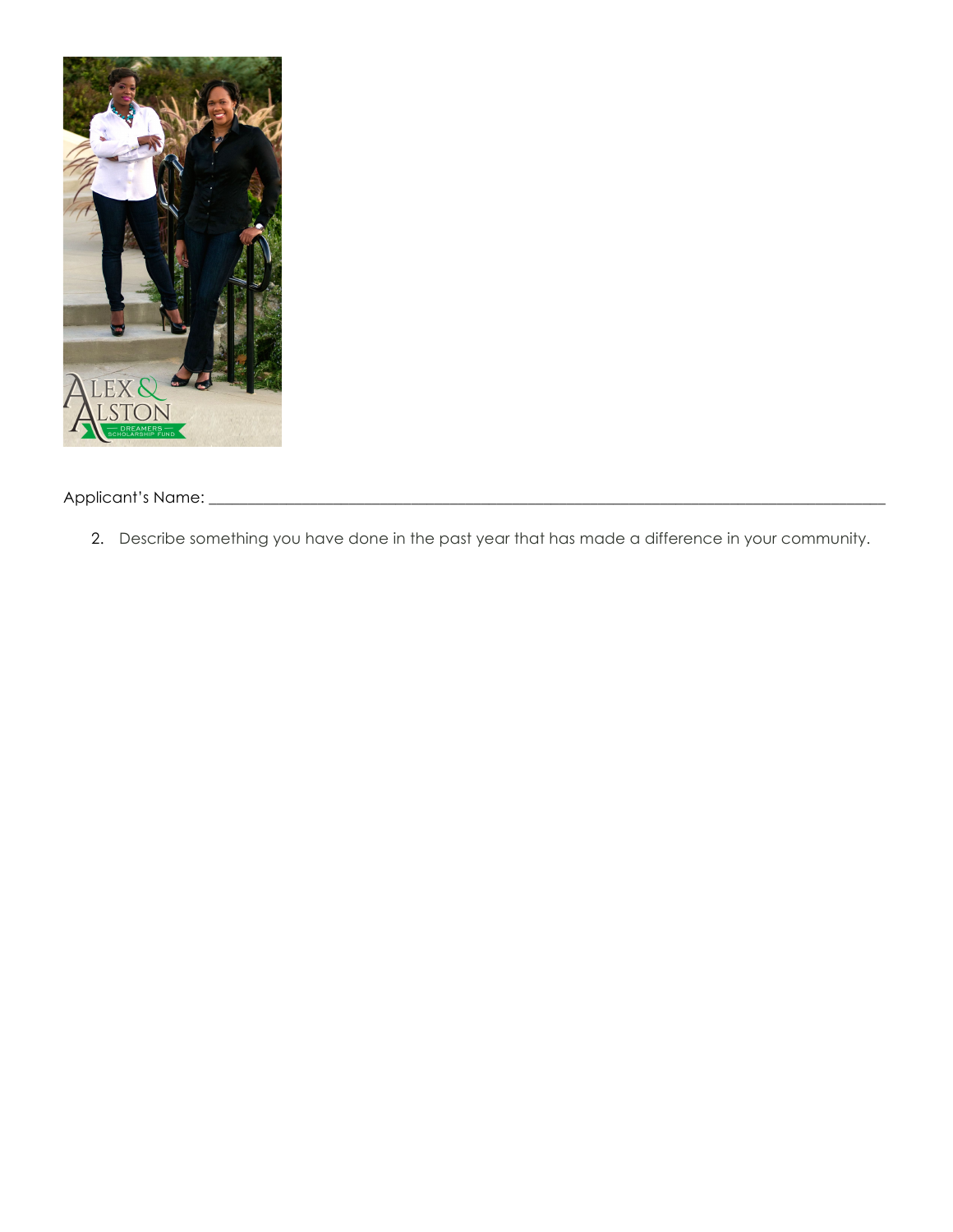

Applicant's Name: \_\_\_\_\_\_\_\_\_\_\_\_\_\_\_\_\_\_\_\_\_\_\_\_\_\_\_\_\_\_\_\_\_\_\_\_\_\_\_\_\_\_\_\_\_\_\_\_\_\_\_\_\_\_\_\_\_\_\_\_\_\_\_\_\_\_\_\_\_\_\_\_\_\_\_\_\_\_\_\_\_\_\_\_\_\_\_

3. Why are you applying for this scholarship?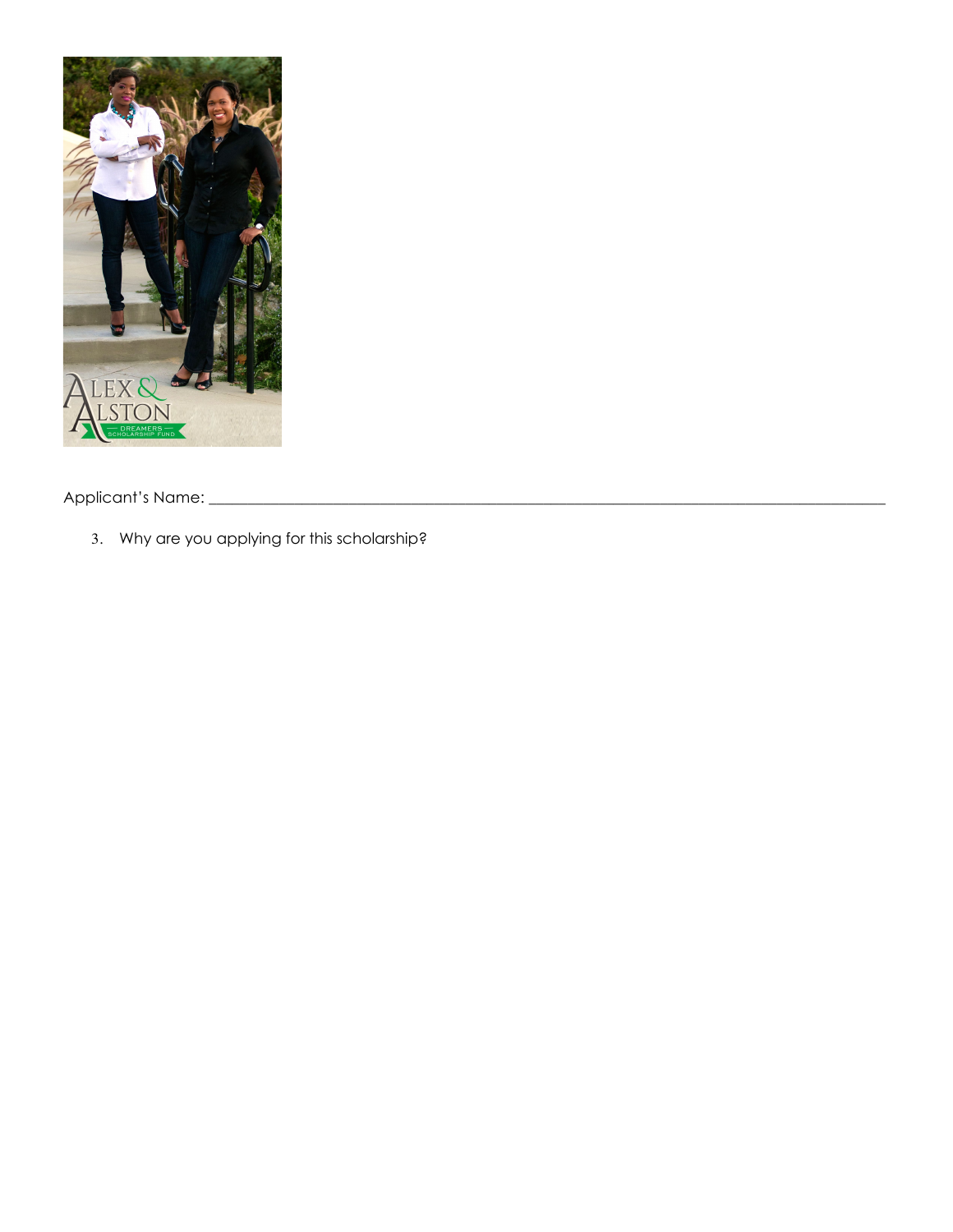

Applicants Name:!\_\_\_\_\_\_\_\_\_\_\_\_\_\_\_\_\_\_\_\_\_\_\_\_\_\_\_\_\_\_\_\_\_\_\_\_\_\_\_\_\_\_\_\_\_\_\_\_\_\_\_\_\_\_\_\_\_\_\_\_\_\_\_\_\_\_\_\_\_\_\_\_\_\_\_\_\_\_\_\_\_\_\_\_\_\_\_\_

### **Applicant's Bio**

*Please tell us about yourself.*